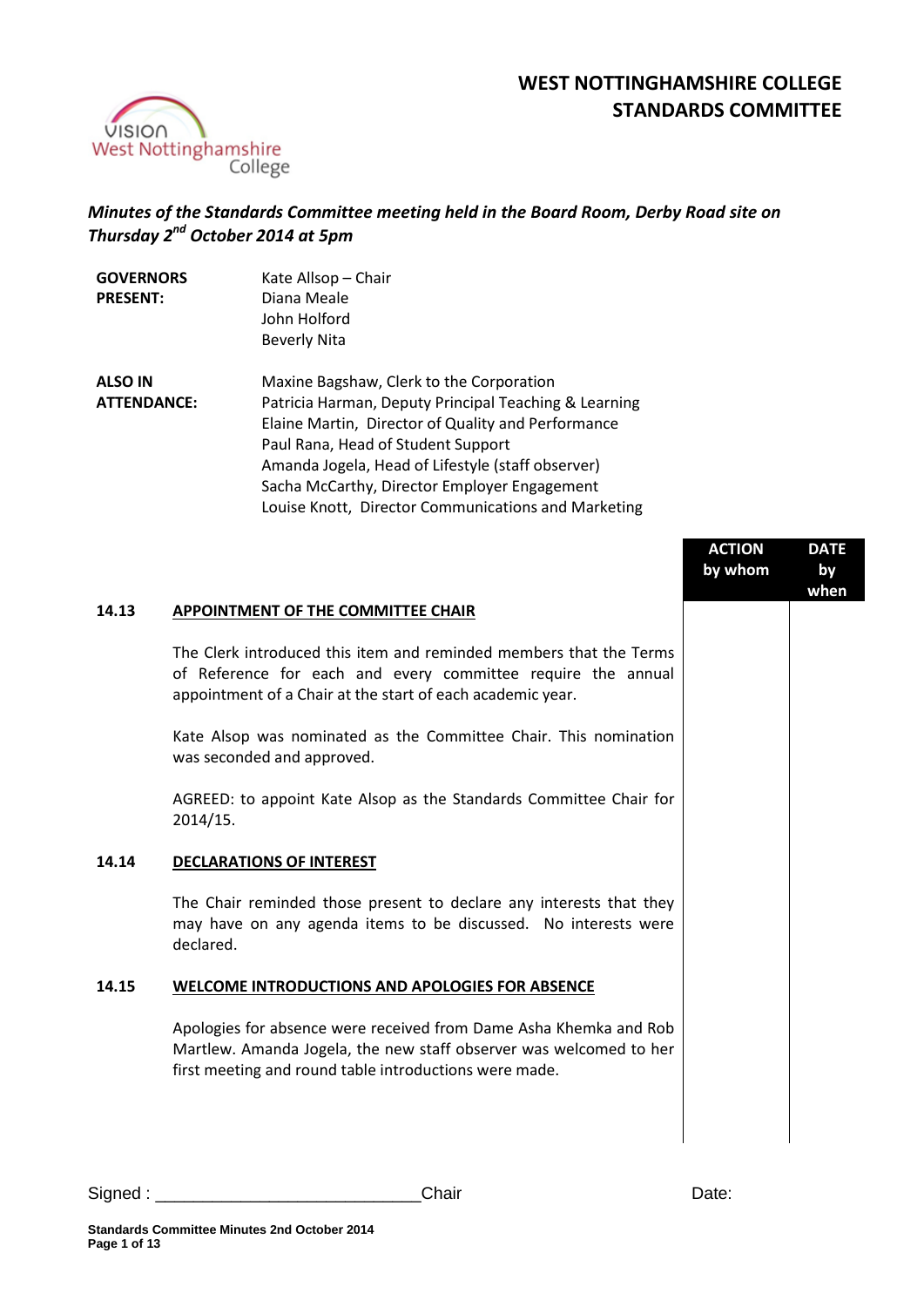| 14.16 | NOTES OF THE DISCUSSIONS WHICH TOOK PLACE ON 7TH APRIL 2014                                                                                                                                                                                                                                                                                                                                                                                                                                                                                                                                                                                                                                                                                                                                                                                                                                                                                                                                                                                                                             |           |                  |
|-------|-----------------------------------------------------------------------------------------------------------------------------------------------------------------------------------------------------------------------------------------------------------------------------------------------------------------------------------------------------------------------------------------------------------------------------------------------------------------------------------------------------------------------------------------------------------------------------------------------------------------------------------------------------------------------------------------------------------------------------------------------------------------------------------------------------------------------------------------------------------------------------------------------------------------------------------------------------------------------------------------------------------------------------------------------------------------------------------------|-----------|------------------|
|       | The notes were reviewed and agreed as a true and accurate reflection<br>of discussions.                                                                                                                                                                                                                                                                                                                                                                                                                                                                                                                                                                                                                                                                                                                                                                                                                                                                                                                                                                                                 |           |                  |
|       | AGREED: to approve the content of the notes of the discussion meeting<br>held on 7 <sup>th</sup> April 2014.                                                                                                                                                                                                                                                                                                                                                                                                                                                                                                                                                                                                                                                                                                                                                                                                                                                                                                                                                                            |           |                  |
| 14.17 | MINUTES OF THE MEETING HELD ON 23RD JANUARY 2014                                                                                                                                                                                                                                                                                                                                                                                                                                                                                                                                                                                                                                                                                                                                                                                                                                                                                                                                                                                                                                        |           |                  |
|       | Members reviewed the minutes and were satisfied that they were a<br>true and accurate reflection of the meeting                                                                                                                                                                                                                                                                                                                                                                                                                                                                                                                                                                                                                                                                                                                                                                                                                                                                                                                                                                         |           |                  |
|       | AGREED: to approve the content of the minutes of the meeting held on<br>23rd January 2014.                                                                                                                                                                                                                                                                                                                                                                                                                                                                                                                                                                                                                                                                                                                                                                                                                                                                                                                                                                                              |           |                  |
| 14.18 | <b>MATTERS ARISING AND ACTION PROGRESS REPORT</b>                                                                                                                                                                                                                                                                                                                                                                                                                                                                                                                                                                                                                                                                                                                                                                                                                                                                                                                                                                                                                                       |           |                  |
|       | The action progress table was noted. In relation to item 1 - the ALPs<br>target grade, Elaine Martin confirmed that these would be reported at<br>the January meeting as the data was not yet available.                                                                                                                                                                                                                                                                                                                                                                                                                                                                                                                                                                                                                                                                                                                                                                                                                                                                                | <b>EM</b> | Jan<br>2015      |
|       | In relation to page 9 of the minutes the Deputy Principal confirmed that<br>the College has linked with the Local Authority regarding notifications<br>and this is now all in place.                                                                                                                                                                                                                                                                                                                                                                                                                                                                                                                                                                                                                                                                                                                                                                                                                                                                                                    |           |                  |
|       | AGREED: to note the update provided.                                                                                                                                                                                                                                                                                                                                                                                                                                                                                                                                                                                                                                                                                                                                                                                                                                                                                                                                                                                                                                                    |           |                  |
| 14.19 | <b>DEPUTY PRINCIPAL'S REPORT</b>                                                                                                                                                                                                                                                                                                                                                                                                                                                                                                                                                                                                                                                                                                                                                                                                                                                                                                                                                                                                                                                        |           |                  |
|       | The Deputy Principal introduced this item and drew a number of<br>matters to members attention:                                                                                                                                                                                                                                                                                                                                                                                                                                                                                                                                                                                                                                                                                                                                                                                                                                                                                                                                                                                         |           |                  |
|       | Beacon Award - the college submission for the Edge Practical<br>Teaching and Practical Learning category award has been<br>shortlisted as it was last year. The submission is based on the<br>gogglebox aspect of create TV where the students produce a<br>live television programme on each Wednesday as part of their<br>course. Assessors attended recently and the College doesn't<br>believe that there was anything more that the students could<br>have done to impress in relation to this initiative. The winners<br>will be announced at the AOC conference in November 2014. It<br>was agreed that Louise Knott would send Governors a link to<br>the gogglebox production.<br>World Skills UK National Skills Competition - two students have<br>been selected to compete at this competition.<br>Common Inspection Framework - the CIF and handbook have<br>$\bullet$<br>recently been updated and there are two key amendments and<br>other very minor changes. The first key change is in relation to<br>Safeguarding which will now have a graded statement as part of | LК        | October<br>2014. |

**Page 2 of 13**

**Standards Committee Minutes 2nd October 2014**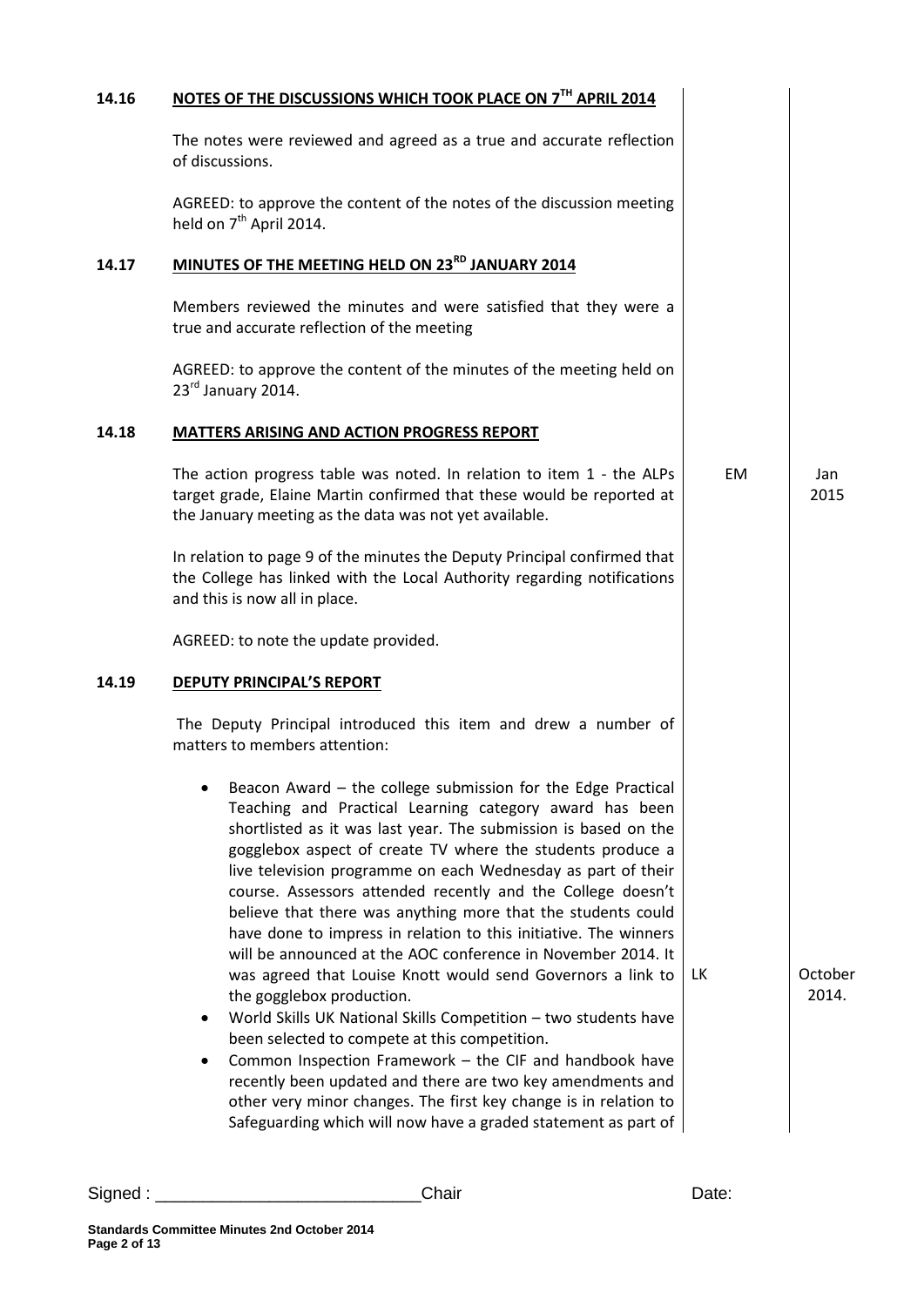the effectiveness of leadership and management section of the report. The second change provides clarification on how OFSTED inspect Teaching, Learning and Assessment through assessing impact and not by grading individual teachers or sessions. OFSTED will shortly start consultation on a new framework which will be implemented in 2015, it is envisaged that this will be based on 4 or 5 grades potentially;

- a) Outcome for learners
- b) Teaching, Learning and Assessment
- c) Leadership and Management
- d) Personal development (focusing on employability in FE and skills)
- e) Quality of curriculum (focus on meeting local and national employer needs).

The latter two elements will be new to the framework.

- OFSTED lesson observation trial OFSTED has announced a trial in Schools and Colleges to change their feedback to teachers. They propose to stop grading individual teachers but instead gather an overall picture to enable a judgement on Teaching, Learning and Assessment to be made.
- English and Maths as part of the 16-19 study programmes which have been in place from September 2013, any student who has not attained grade A\*-C in English and/or Maths must continue to study towards these as a goal. Currently colleges are able to enrol students to the most appropriate qualification as identified by initial and diagnostic assessments. Following these assessments, some students with a grade D have been enrolled to functional skills level 2 rather than to GCSE. As from September 2015, students who have a grade D GCSE will be required to retake the GCSE qualification regardless of diagnostic results. This will also become a requirement of funding.

AGREED: to note the update provided.

#### **14.20 A-LEVEL AND GCSE EXAMINATION RESULTS**

Elaine Martin introduced her report and drew some key headline data to members attention:

- The A2 pass rate shows a very slight 0.5% decline to 99.2%. Nationally the pass rate decreased by 0.1% to 98% from 2013, the College performed 1.2% better than the national pass rate. There are 19 subjects reported and 16 had 100% pass rate.
- The percentage of passes at higher grades (A\*-B) at A2 declined by 2% to 31%. The proportion of A\*-C grade passes declined by 5% to 69% compared with the previous year.
- The AS pass rate decreased slightly by 1% to 85%. The percentage of passes at A and B grades increased by 3% to 41% but a slight decline of 2% at A, B and C grades to 67%.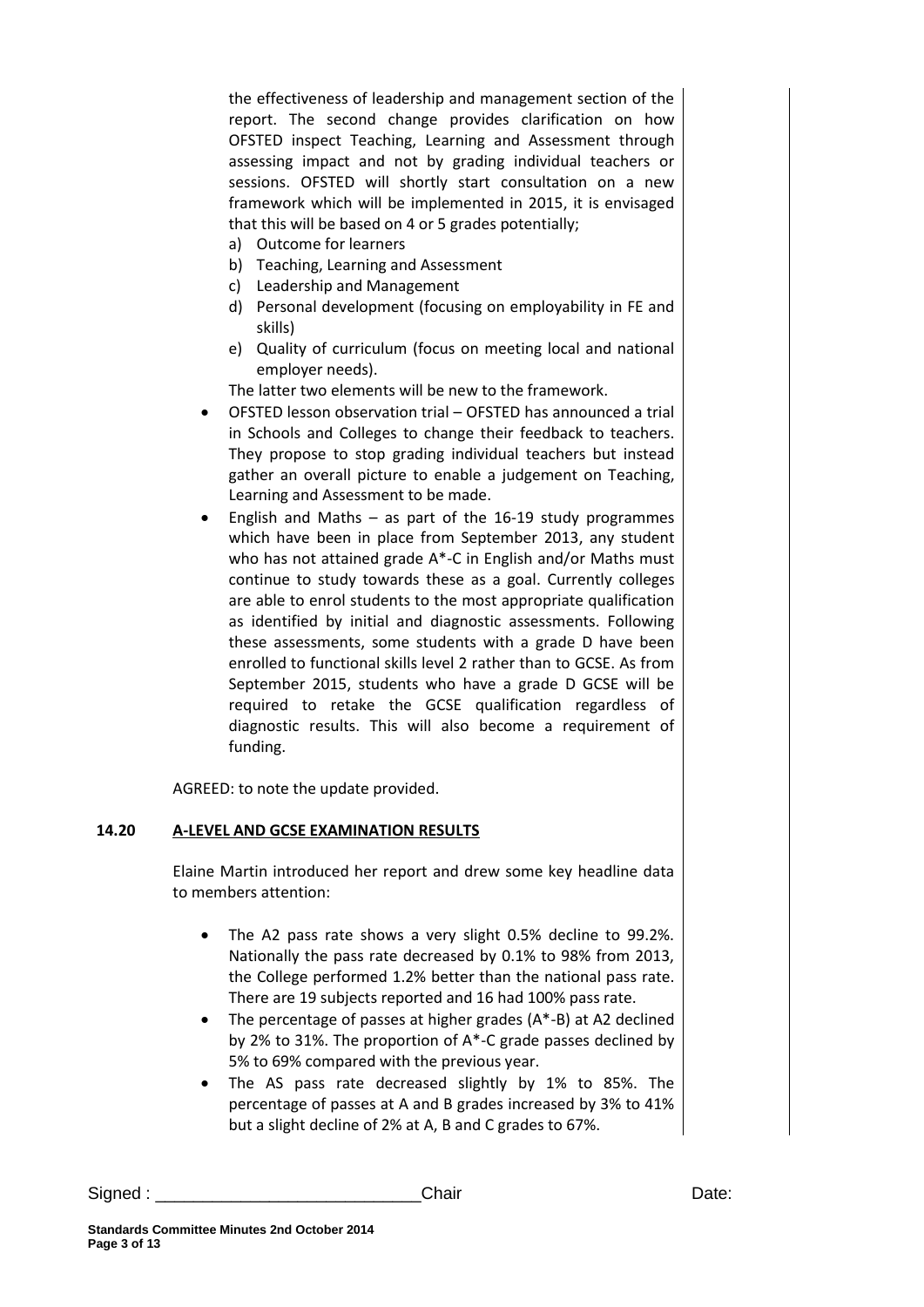- The overall success rate for A2 has increased by 2% to 97% in 2013/14 resulting from an 8% improvement in retention. The overall success rate for AS has declined by 2% to 78% in 13/14 resulting from a 2% decline in retention and a 1% decline in achievement.
- GCSE pass rate has declined marginally by 1% to 99%. There has however been an increase in entries from 213 in 12/13 to 405 in 13/14 (351 students). This significant change is due to an increase in the number of students aged 16-18 retaking GCSEs this year due to the Governments reforms which require those that do not achieve A\*-C in English and Maths to continue to study these subjects.
- The percentage of passes achieved at A<sup>\*</sup>-C grades remains the same as in 12/13 at 52%.
- GCSE success is improved by 8% to 82%.
- Key areas for continued improvement in 14/15 are:
	- a) Improvement in proportion of high grades (A\*-B) and A\*-C grades at A2 level.
	- b) Improvement in overall success rate at AS level.
	- c) Improvement in proportion of A-C at AS level.
	- d) Improvement in A\*-C grades at GCSE level to at least 65% in all subjects.

AGREED: to note the update provided.

#### **14.21 HE**

Eleanor Taylor introduced her report and explained that there were a number of strands to be considered. The first of which is the HE Strategy presented for 2014/2017. She explained that the strategy has been developed to give it a broader remit and to include higher level skills. She confirmed that this was in line with College and local enterprise (D2N2) priorities.

Members reviewed the strategy presented and were happy to agree as drafted.

AGREED: to approve the HE Strategy for 2014/2017.

Members' attention was then drawn to an update from the HE Academic Standards Committee. It was acknowledged that the response rate from the National Student Survey needed to be improved as there is a correlation between the response rate and the level of 'satisfaction' reported. Eleanor Taylor confirmed that the College had done some work with students at the student conference recently arranged. In terms of unpicking the student survey responses, it has become clear that there are certain 'perception' issues particularly in relation to comments made regarding timetabling, room changes, staff turnover etc. She confirmed that the College does have an action plan in place to address all matters raised.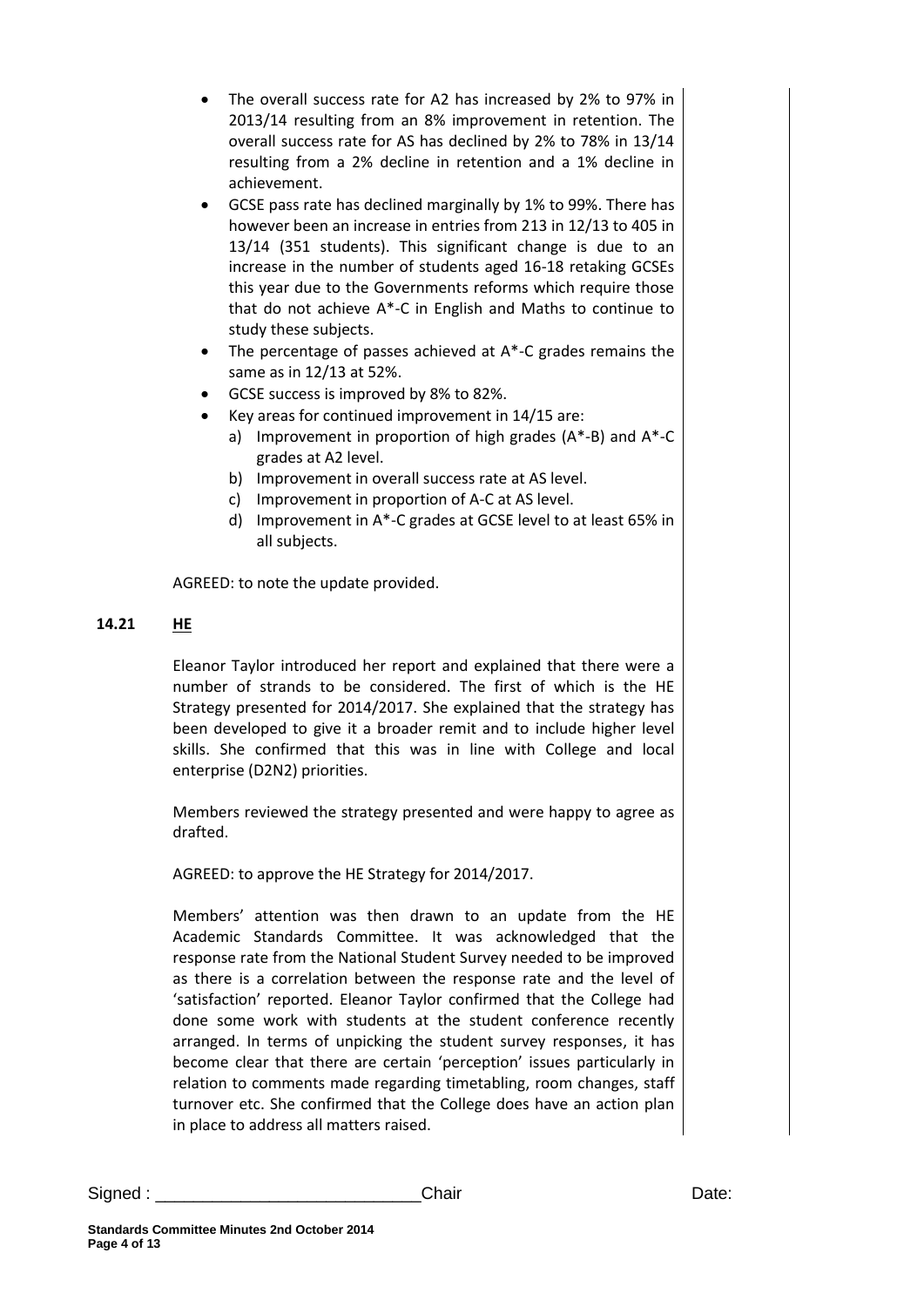The Committee discussed the reference made to staff turnover and questioned whether the pattern seen in 13/14 was normal or whether this was an exceptional year. It was explained that several colleagues had secured alternative jobs in the University sector and that whilst this was very positive for staff, students did view it as disruptive as the HE team is small. Eleanor Taylor confirmed that there is a need to have more formal succession planning in place but that the College does not view this as an area of concern.

Members' attention was drawn to the format of the data dashboard to be utilised at page 43, it was confirmed that this is in line with other College reporting.

Eleanor Taylor then went on to provide a presentation which summarised the QAA review update. Key items were brought to members attention:

- The QAA HE review is very different from OFSTED.
- A fixed date for review is already known, this is  $8^{th}$  June 2015.
- The review will be based upon the QAA Quality Code which is the framework for the process. Part A relates to Academic standards and includes 7 expectations, part B is academic quality 11 expectations (1 per chapter) and supporting indicators, part C information about HE provision 1 expectation.
- The QAA HE review will look at a number of key areas;
	- a) The maintenance of academic standards
	- b) The quality of students learning opportunities
	- c) Information about learning opportunities
	- d) The enhancement of students' learning opportunities
	- e) Theme (to be confirmed at preparatory meetings)
- The College will follow the exact same process as that which is in place for universities; this gives the ability for direct comparisons.
- QAA HE review judgements in relation to academic standards this is a very black or white, we achieve or we don't. This shows that the College's provision meets UK expectations, or requires improvement to meet UK expectations, or does not meet UK expectations.
- The review then goes on to make other judgements (assuming the academic standards question has been answered positively). This has more of a grading structure with:
	- a) The College's provision is commended
	- b) The College's provision meets UK expectations
	- c) The College's provision requires improvement to meet UK expectations
	- d) The College's provision does not meet UK expectations.
- The review process includes a preparatory meeting on Thursday  $12<sup>th</sup>$  February. The College already knows who the reviewers will be. The College is required to submit a self evaluation document and then there is a review visit on  $8<sup>th</sup>$  June. At this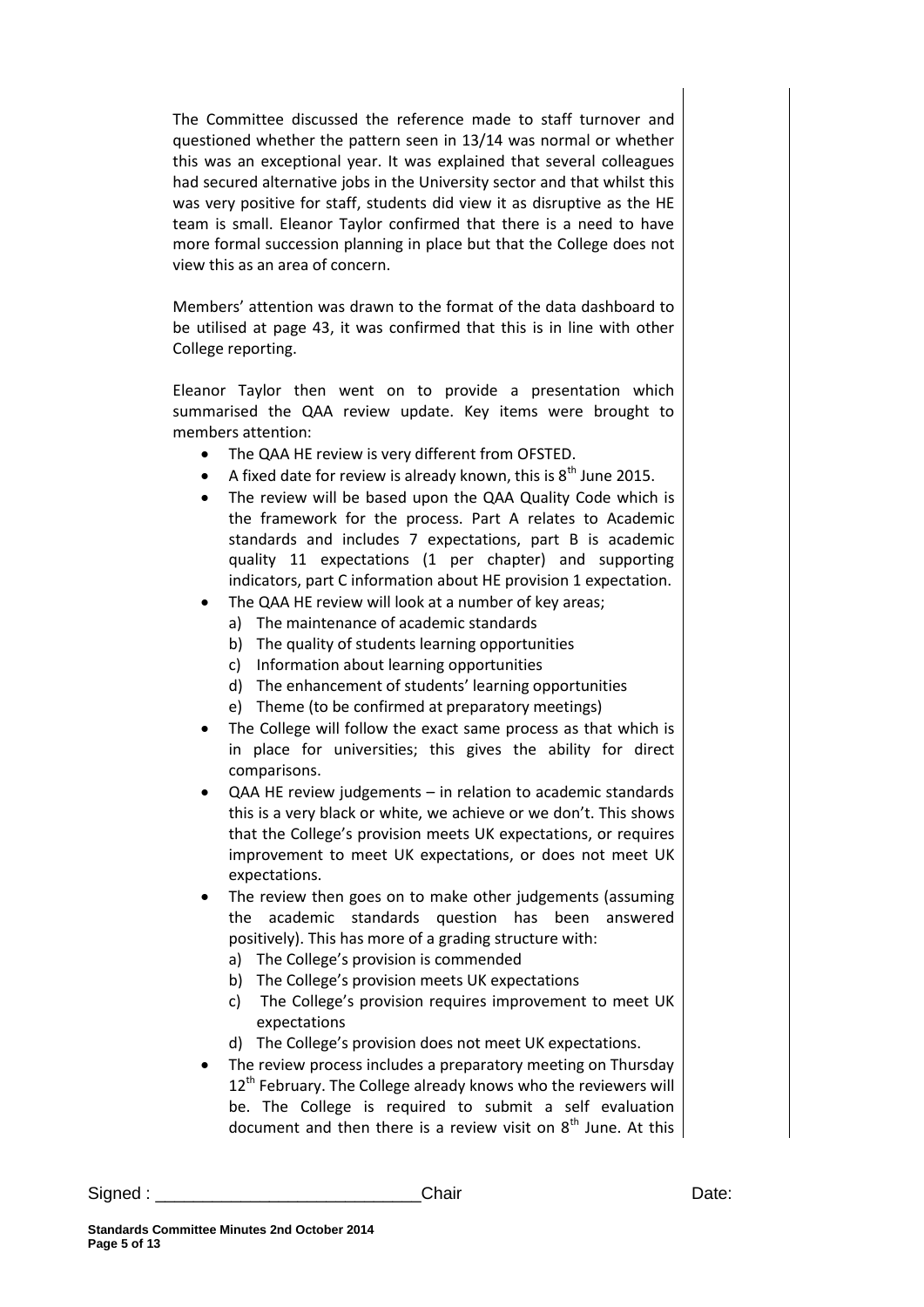visit there will be 3 reviewers, a facilitator and a lead student representative. It is believed that the review will last 3 days.

 The review in general is expected to be much more searching than IQER with structured expectations. There are no observations. There will be student representation and employer involvement. A key item that reviewers will be looking for is HE at all levels and whole College approach.

In general discussion, the Committee was advised that a number of Colleges have had some problems with Pearson and Ed Excel provision which is HNC and HNDs. To ensure that the College is fully compliant in this area, more periodic reviews are carried out. The Committee was advised that at this stage there is no expectation for Governors to be involved in the review process.

AGREED: to note the update provided.

#### **14.22 TEACHING AND LEARNING OBSERVATION (END OF YEAR REPORT)**

Elaine Martin introduced this item and provided a general summary. She confirmed that a huge amount of activity and resource goes in to both on and off campus teaching and learning observations. This relates to the actual observations themselves and then the analysis of results. She confirmed that partner staff go through the same process as College staff and that in this way the College ensures that the same level of support and development is available, with all staff treated with parity.

A number of key items were noted:

- 1) Summary of on campus teaching, learning and assessment observations.
	- 338 developmental observations have been completed to date.
	- 304 graded observations (excluding re-observations) have been completed to date by the internal observation team. Grade profile is 82.8% good or better, 14.8% requires improvement (grade 3) and 2.3% is inadequate (grade 4).
	- 40 out of 52 staff have received a re-observation.
	- Grade profile following re-observation is 92.7% good or better, 5.5% requires improvement and 1.6% is inadequate.
	- The College also employed an external observation team of 8 to carry out 270 observations across all 7 Schools of Learning.
	- External observation team grade profile was 74% good or better, 21.4% requires improvement and 4.4% is inadequate.
	- Joint observations with the external observation team and College staff evidenced that the internal

Signed : \_\_\_\_\_\_\_\_\_\_\_\_\_\_\_\_\_\_\_\_\_\_\_\_\_\_\_\_Chair Date: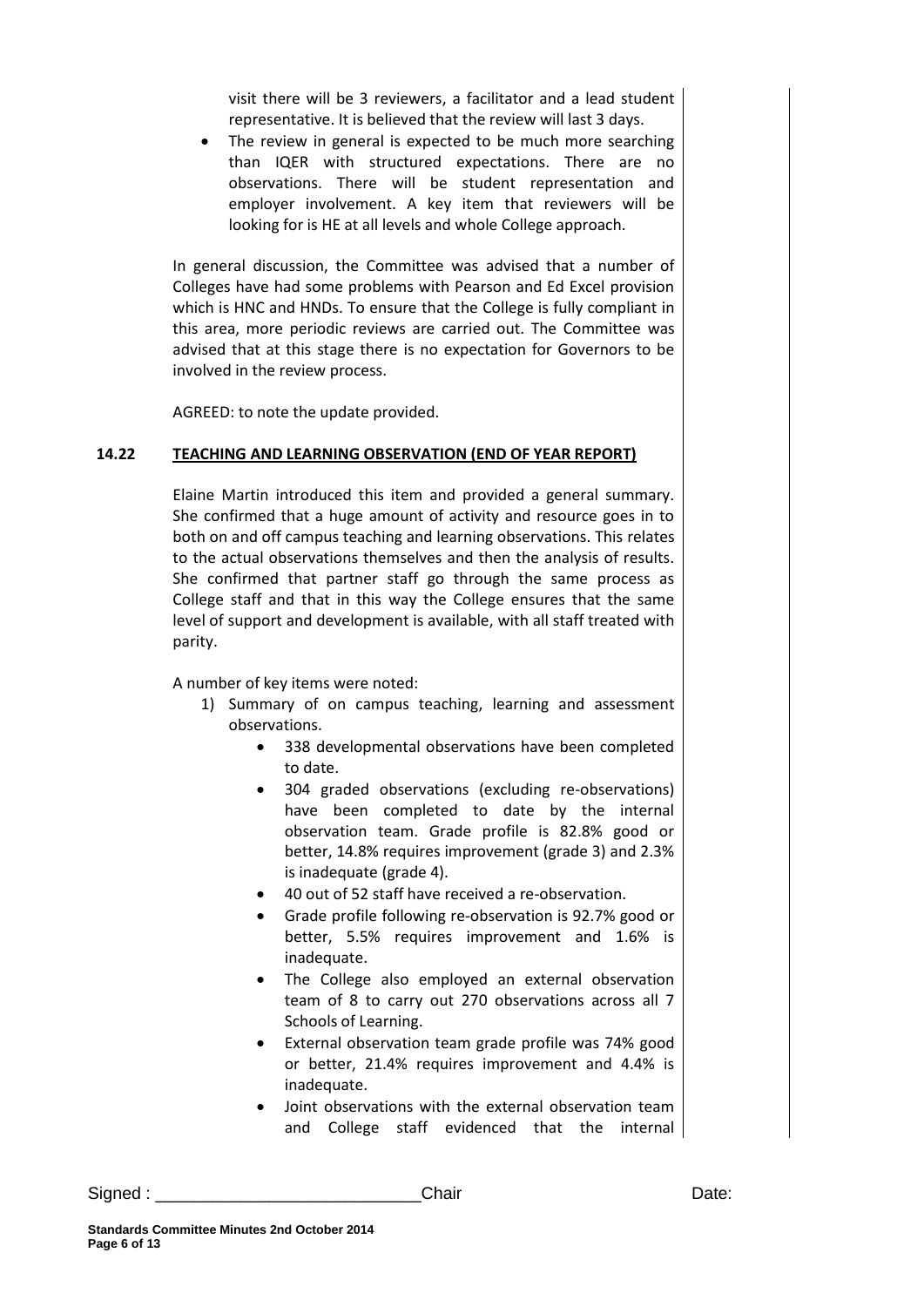observation team has graded accurately. This process showed a very high degree of communality.

- 2) Summary of off campus teaching, learning and assessment observations.
	- 240 partner provider staff were delivering to Vision West Nottinghamshire College students at the end of 2013/14. This number fluctuated throughout the academic year with taking on new partners and stopping work with others and was continuously reviewed throughout the year to ensure that observations were completed where required.
	- Of the 204 observations completed during 13/14, the grade profile was 55.5% good or better, 33.8% requires improvement and 10.2% inadequate. The grade profile following re-observation was 60.7% good or better, 31.3% requires improvement and 7.8% inadequate.
	- 90 staff have received a grade 3 or grade 4 during 2013/14. These staff will be subject to a re-observation. To date, 22 staff have received a re-observation, 15 staff have improved their grade profile and 7 have stayed the same (9 staff moved from a grade 3 to a grade 2. One member of staff moved from a grade 4 to a grade 2. Four staff moved from a grade 4 to a grade 3 and seven stayed the same). Six grade 3 and one grade 4. 32 staff who were subject to re-observation, have since left employment with partners and the remaining 36 will be re-observed at the earliest opportunity in 2014/15.
	- Partners cancelled 82 (40%) of planned observations which does have an impact upon the College's ability to accurately assess and support partners.

In reviewing the detailed report members noted some key data.

- Page  $49$  the table illustrates grade observations conducted by the external observation team by curriculum area.
- Page  $50$  the tables illustrate the top 3 strengths and areas for improvement for observations conducted by internal and external observation teams.
- Page 50 significant areas requiring improvement are; teaching and learning to support learners to develop the English, Mathematics and Functional Skills that they need to achieve their main learning goals and career aims and how well teaching and learning methods inspire and challenge all learners and enable them to extend their knowledge skills and understanding. Functional Skills success in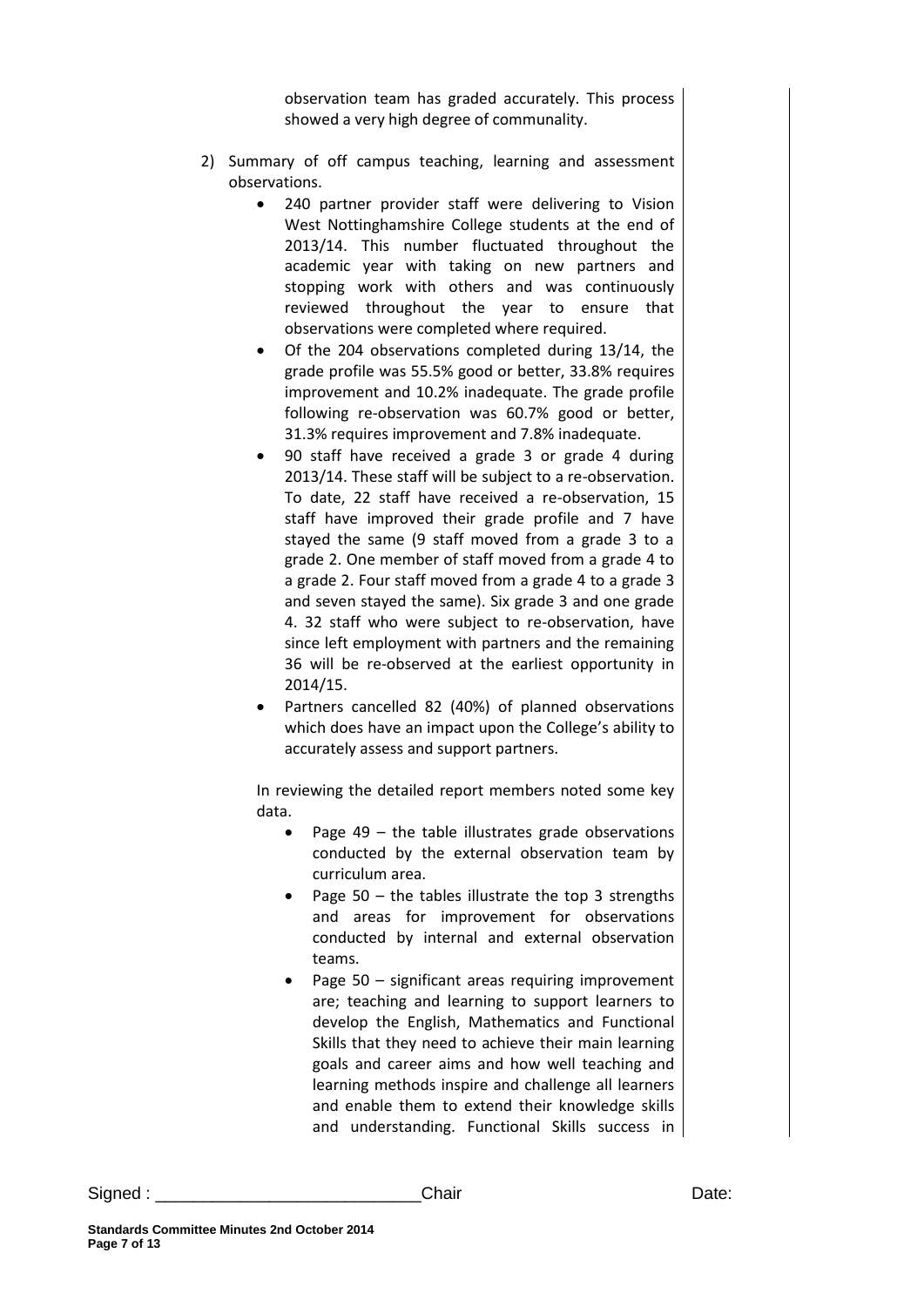College is good with 12/13 success being 82%, however the observation process clearly indicates that the use of Mathematics and English could be better developed within delivery sessions other than Functional Skills/GCSE delivery sessions.

- Page 53 provides a summary of off campus observations. A risk based approach to the number of observations completed with each partner has been applied in 2013/14.
- Page 54 the table provides a grade profile by partners.

In reviewing this table the Committee commented that approximately one third were new partners and they were concerned that a very high proportion of these were grade 4 observations. It was explained that the College does undertake due diligence but some partners have a very high staff turnover rate and as a consequence there is a limited ability for the College development team to make impact. The Committee were given assurance that the process of due diligence has been strengthened regarding the quality side of partners. The team are also training partners to do their own observations, the aspiration being that the more constant managers take on more responsibility for ensuring and maintaining quality. It was reiterated that the College takes a risk based approach to observation and each partner will be RAG rated.

The Committee was reminded that the observation process is only one part of the due diligence exercise and that other criteria are investigated before contracts are awarded. It was explained that the team undertake a triangulation exercise and look at success rates, student feedback, finances etc.

Governors discussed the variances between internal and external observation profiles and questioned how accurate are the internal gradings. The Committee questioned whether the College was being too generous. It was explained that there are a high number of joint observation sessions and these show a high degree of agreement and as a consequence the team are confident that the internal observation team know how to observe and grade.

AGREED: to note the update provided.

#### **14.23 LEARNER VOICE STRATEGY 2014/15**

Paul Rana introduced this item and confirmed that the strategy has had a 'rethink' for this year to make sure that it includes all provision including work placements and use of technology etc. Key items brought to members attention were: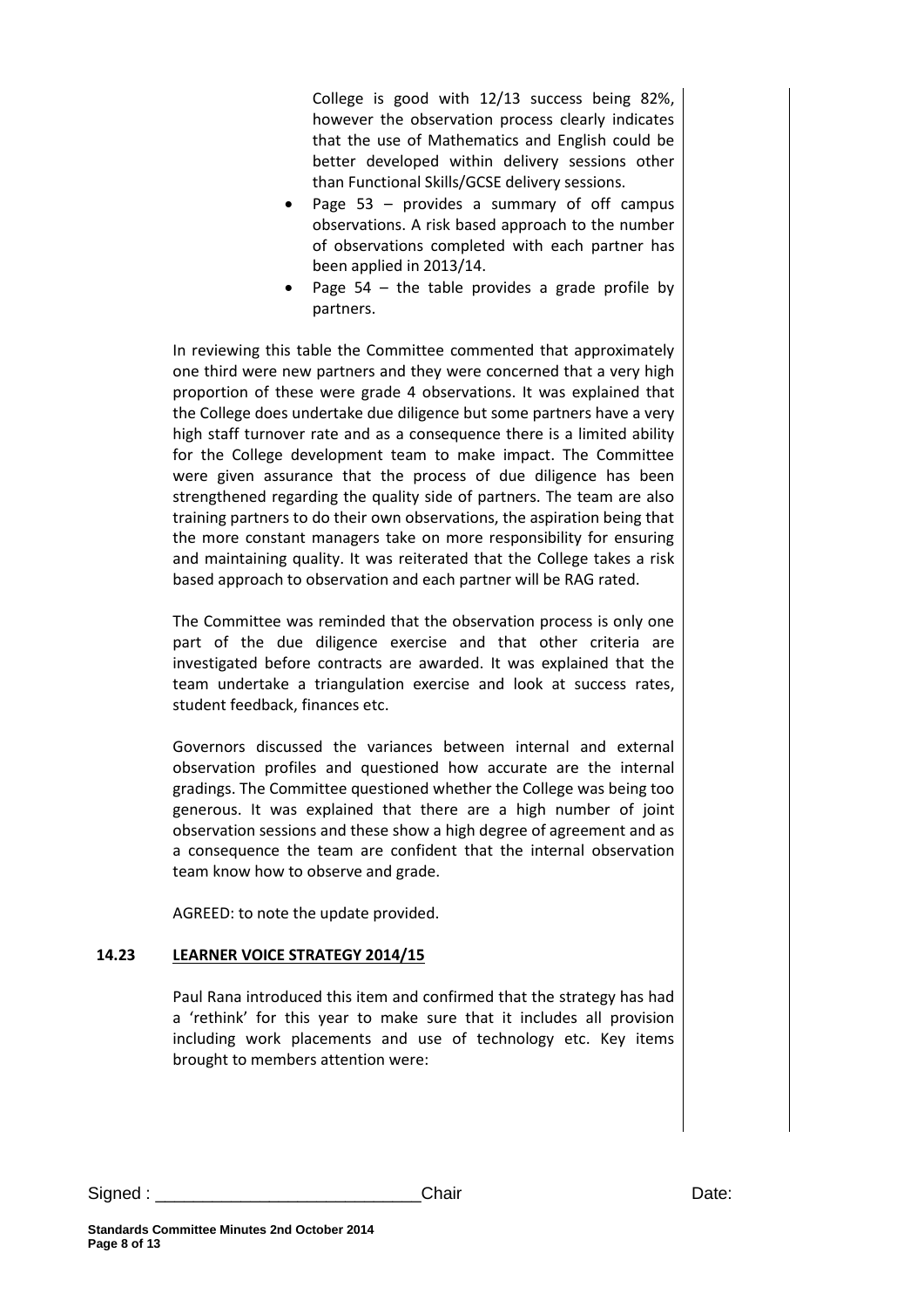- Learner voice strategy update outlining key changes to ensure the strategy encompasses all provision and makes effective use of technology to enhance learner voice.
- Changes in implementation of Your Voice (much smaller groups around key themes) and the role of the SU in supporting esafety.
- Highlighting of the NUS publication 'the challenge of learner voice' which focuses on possible solutions to the lack of engagement amongst key groups of learners in further education.

Governors all agreed that the strategy was accessible and were happy to approve the same.

AGREED: to approve the Learner Voice Strategy for 2014/15.

### **14.24 STUDENT DESTINATIONS – INTENDED**

Elaine Martin introduced this item and confirmed that for the College and the sector in general accurate capture of destination information is critically important. Key items from the report:

- The College surveys intended destinations of full-time classroom based students at the end of their programme of study during the period between June and September of each subsequent academic year.
- Information on actual destinations is collected between October and January relating to students' actual destinations.
- Intended destinations data was collected on 2866 full time classroom based students.
- Supporting students to progression to positive outcomes is something the College does very well and is a key strength. Overall, 96% of students where destinations are known, progressed to a positive outcome in 2013/14.
- The highest proportion of students 52% progressed on to another course at the College (this is not unusual).
- There has been a significant increase in the number of learners intending to go into full time employment 455 compared to last year's figure of 176, being an increase of 160%.
- Progression to higher education studied at the College has increased by 22%.
- The data shows very similar comparisons between male and female destinations.
- The data shows very similar comparisons between non White British and White British destinations.
- The data shows very similar comparisons between those with disabilities and those without.
- Historically, the vast majority of students have achieved their intended destination with less than 2% variation between intended and actual.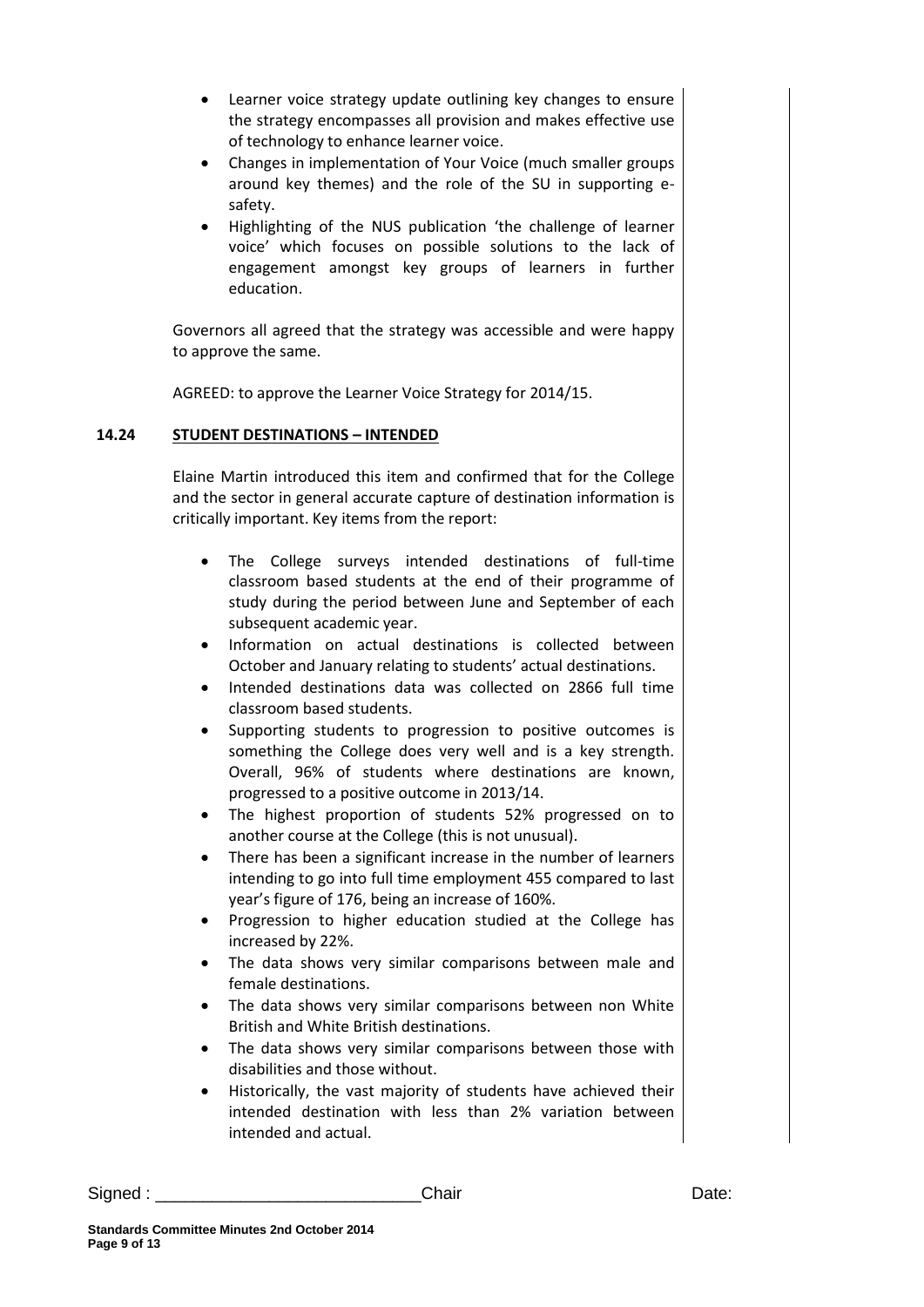Members' attention was drawn to the analysis section at page 75. Assurance was given that the College team do very carefully review this information with trends assessed year on year. The Committee was advised that this data table does not include apprenticeships. To improve reporting, the Committee requested that a separate report regarding apprenticeship intended and actual destinations be presented at the next meeting. They also requested that the summary table provided includes details of those students who state that they intend to go on to apprenticeships (this may or may not be a subsection of fulltime/part-time employment).

The Committee was advised that the team also cross references withdrawal information, this has shown that there is an increase in students who are leaving College to go in to employment. This would correlate well with the stated intended destinations information.

AGREED: to note the update provided.

#### **14.25 SAFEGUARDING UPDATE**

The Deputy Principal introduced this item and confirmed that it is a brief paper at this particular point of the year as the focus is on the Safeguarding Development Plan. Key items noted:

- The Safeguarding Steering Group will meet termly during 14/15.
- Safeguarding is monitored at each meeting of the Standards Committee.
- Safeguarding Development Plan 14/15 the development plan for 14/15 has been drafted in line with the review of the 13/14 plan and the progress made against the plan and the areas the College has identified for further development. It has also been informed by the recently published DFE document Keeping Children Safe in Education and updates to the Common Inspection Framework, as OFSTED will provide a separate grade for safeguarding during inspections. The College aims to not merely be compliant with safeguarding requirements but to aim for best practice in this critical area of work.
- The development plan has been framed around some key themes:
	- a) Safe recruitment (staff and learners)
	- b) Training and development
	- c) Safe environment
	- d) Promotion
	- e) E-safety
	- f) Partners
	- g) Management of safeguarding
	- h) Governance and reporting

EM 2014

EM

Jan 2015

Dec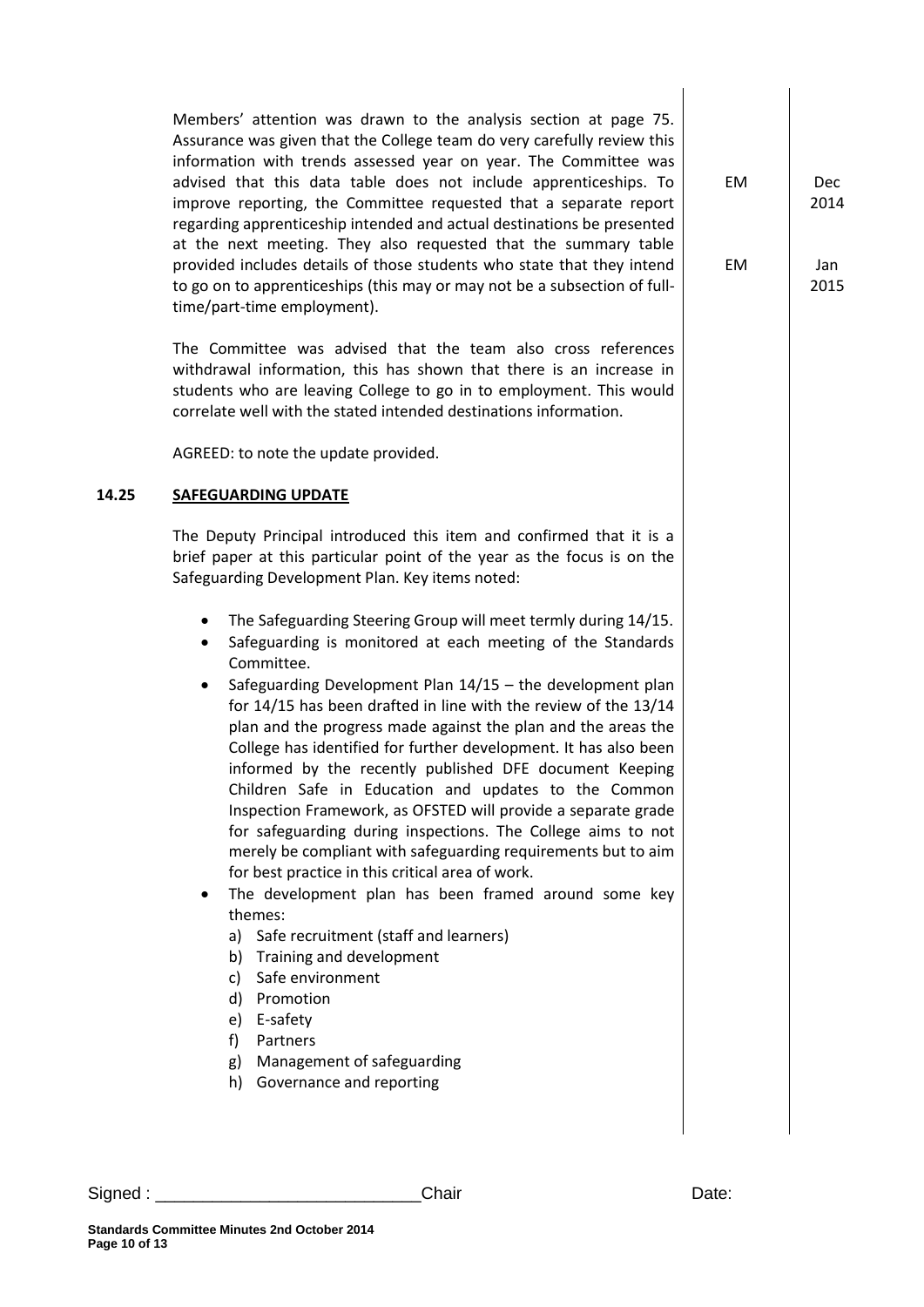A comparison of the number of reported incidents over the two periods does not show significant differences. No areas of concern are highlighted by the comparison. All incidents have been dealt with promptly and appropriately.

Members reviewed the Development Plan which was included at appendix A.

AGREED: to note the content of the report and the Safeguarding Development Plan for 2014/15.

#### **14.26 PARTNER PROVISION – QUALITY ASSURANCE UPDATE**

Sacha McCarthy introduced this item and drew members' attention to the executive summary report at page 91. In terms of the 2013/14 success rates she was able to provide a further update:

- Apprenticeships is 77% overall and 58% timely
- NVQ in the workplace is 98% overall and 85% timely
- ALR is 98%.

This means that by comparison overall there is a +5% increase for apprentices, a +2% increase for timely a +10% increase for NVQ and a +6% increase for timely.

Members were advised that due to the high volume of learners due to achieve in the 13/14 contract year, there is a risk that the close down paperwork may not be received prior to the closure of the 13/14 final ILR. Whilst any received after this will still impact positively on success rates, it will mean that they will not impact on the 13/14 overall success rate but will be carried forward to the 14/15 success rate. She confirmed that deadlines for submission have been set with all the delivery teams and partners and these are being pushed forward. This also includes staff coming in to College on Sunday to process the paperwork.

The Committee was advised that the SFA ILR audit undertaken last week went well. The plan is to process as much paperwork as possible regarding the 13/14 year over the weekend and then the ILR will be closed next week ready for auditors to re-sample on  $10<sup>th</sup>$  October. The simple fact of the matter is that the College just needs to process the data available and this is a priority.

AGREED: to note the update provided.

#### **14.27 EQUALITY AND DIVERSITY SCHEME 2014/15**

Louise Knott introduced this item and confirmed that the iteration presented today is mainly a contextual update. To support this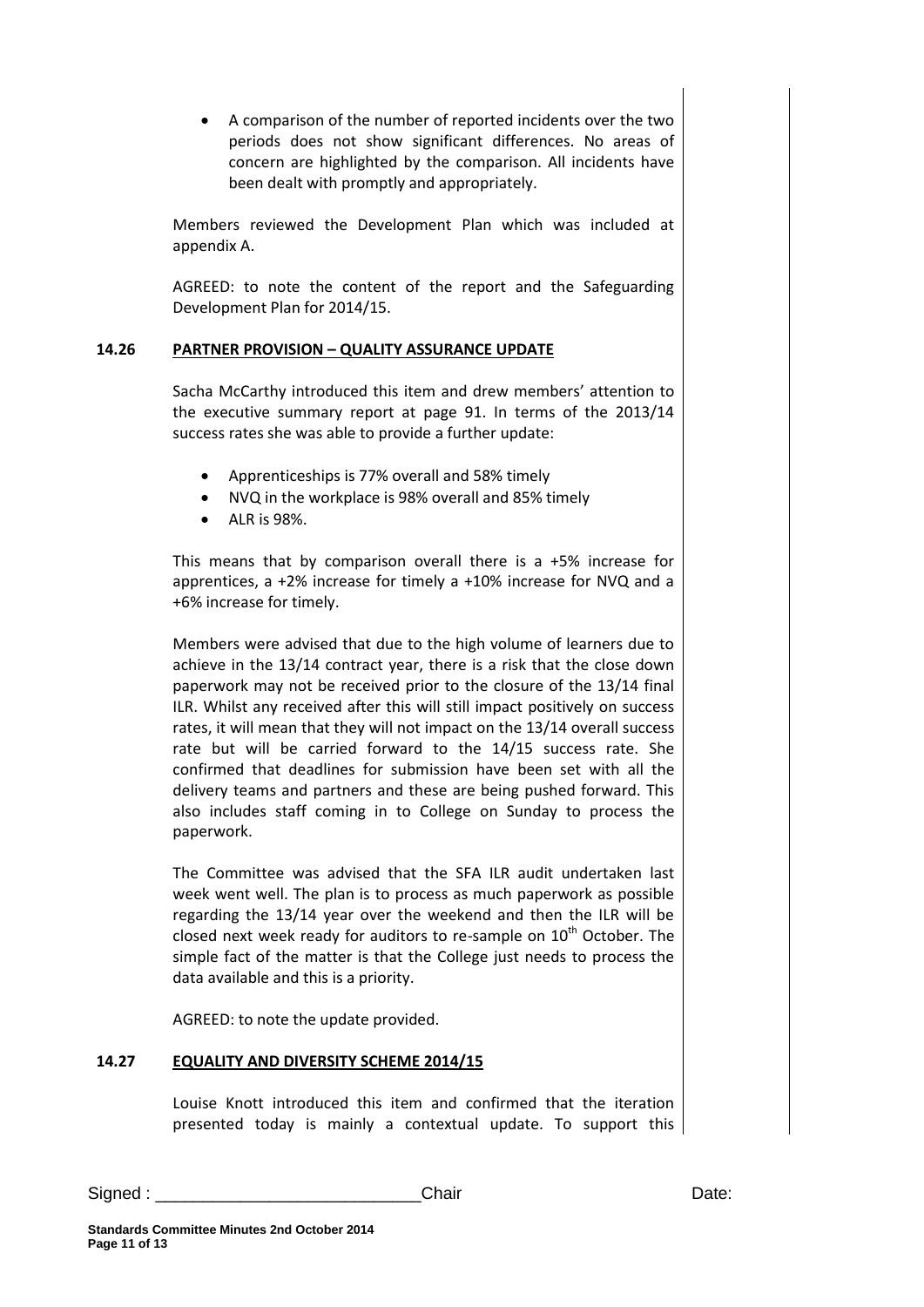|       | overarching strategy, the business plan explains how the aims and<br>objectives will be achieved. She confirmed that the format of the<br>scheme was fairly standard for this type of document with some of the<br>sections prescribed under the requirements of the act.                                                                                                                                                                                                                                                                                                                                                                                                                                                                                             |              |                 |
|-------|-----------------------------------------------------------------------------------------------------------------------------------------------------------------------------------------------------------------------------------------------------------------------------------------------------------------------------------------------------------------------------------------------------------------------------------------------------------------------------------------------------------------------------------------------------------------------------------------------------------------------------------------------------------------------------------------------------------------------------------------------------------------------|--------------|-----------------|
|       | Page 101 sets out the four key strands:<br>a) Communication and engagement<br>b) Positively promoted protected characteristics<br>c) Ensure equality and diversity is promoted and celebrated within<br>the College department network and subsidiary companies<br>d) Address gaps in achievement.                                                                                                                                                                                                                                                                                                                                                                                                                                                                    |              |                 |
|       | In relation to the achievement gaps, members were advised that a data<br>report would be presented to the January meeting.                                                                                                                                                                                                                                                                                                                                                                                                                                                                                                                                                                                                                                            | Louise Knott | January<br>2015 |
|       | AGREED: to note the update provided and approve the Equality and<br>Diversity Scheme for 2014/15                                                                                                                                                                                                                                                                                                                                                                                                                                                                                                                                                                                                                                                                      |              |                 |
| 14.28 | <b>GOVERNANCE ITEMS</b>                                                                                                                                                                                                                                                                                                                                                                                                                                                                                                                                                                                                                                                                                                                                               |              |                 |
|       | 1)<br>Self-Assessment for 2013/14                                                                                                                                                                                                                                                                                                                                                                                                                                                                                                                                                                                                                                                                                                                                     |              |                 |
|       | The Committee took this opportunity to review the prior academic year<br>and acknowledged that not all meetings had been able to proceed as<br>quorate. The Clerk indicated that she had undertaken an assessment of<br>the percentage required for quorum and was of the view that this was<br>higher than that prescribed in the Instrument and Articles and also<br>higher than other committees. She recommended that to bring it in to<br>line with other Committees, the Terms of Reference be amended at<br>section 2.1 so that it reads that the quorum for meetings of the<br>Committee shall be 40% of actual membership rather than '4'. This then<br>gives greater flexibility if the Committee carries any vacancies at any<br>particular point in time. |              |                 |
|       | The Committee agreed that this was a sensible suggestion.                                                                                                                                                                                                                                                                                                                                                                                                                                                                                                                                                                                                                                                                                                             |              |                 |
|       | AGREED to recommend that the Corporation approve amended Terms<br>of Reference.                                                                                                                                                                                                                                                                                                                                                                                                                                                                                                                                                                                                                                                                                       |              |                 |
|       | 2)<br><b>Terms of Reference</b>                                                                                                                                                                                                                                                                                                                                                                                                                                                                                                                                                                                                                                                                                                                                       |              |                 |
|       | The Committee reviewed the Terms of Reference and save for the item<br>discussed previously regarding quorum, they remained fit for purpose.                                                                                                                                                                                                                                                                                                                                                                                                                                                                                                                                                                                                                          |              |                 |
|       | 3)<br>Membership 2014/15                                                                                                                                                                                                                                                                                                                                                                                                                                                                                                                                                                                                                                                                                                                                              |              |                 |
|       | The Committee was of the view that the skills set and membership of<br>the Committee remains good. It was noted that one of the new student<br>Governors to be appointed will be invited to sit on this Committee.                                                                                                                                                                                                                                                                                                                                                                                                                                                                                                                                                    |              |                 |
|       |                                                                                                                                                                                                                                                                                                                                                                                                                                                                                                                                                                                                                                                                                                                                                                       |              |                 |